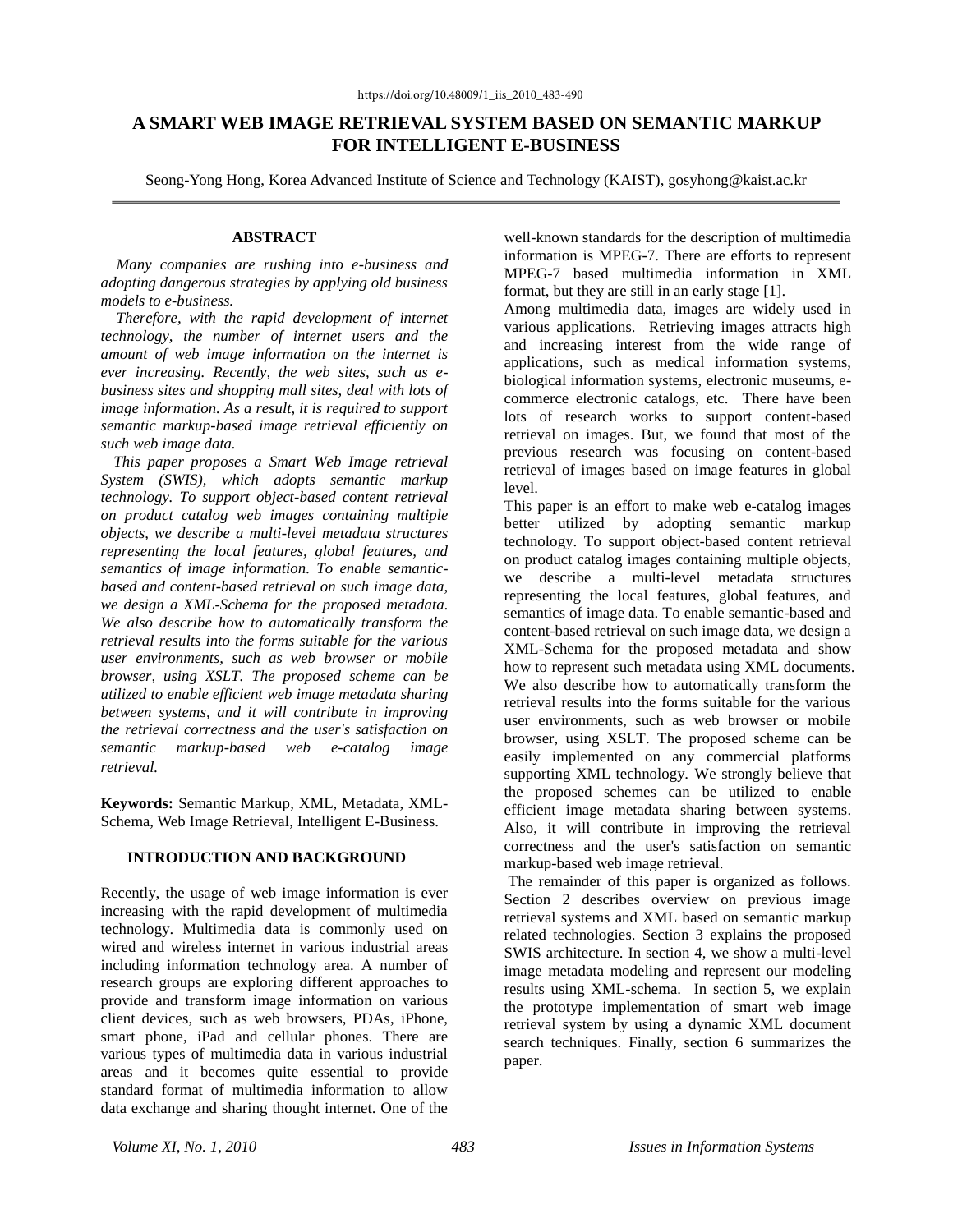# **RELATED WORK**

The previous image searching techniques can be classified into three branches. First approaches are simple search techniques based on keywords, which describes subjects or titles. Formatted data on images and image file names are stored in databases, while images are stored in external files. Searching operations are usually performed by using descriptive keywords. Automatic extraction of image related keywords from HTML web pages are possible, but unrelated or unimportant words can be selected deteriorating retrieval performance.

Second approaches are content-based image retrieval techniques using feature vectors. Multidimensional vectors representing color, texture, and shape features of images are commonly used. Image metadata are added within databases or file systems to support similarity-based searching on image data [2,3].

Third approaches are hybrid style of above approaches. Feature vectors are extracted by image preprocessing and meta information, such as keywords, semantic information, and visual information, are manually or automatically added.

## **Semantic Markup**

Semantic markup adds meaning to a document. The markup looks physically similar to structure markup. Instead of describing physical parts of the document, it applies meaning to the text contained inside the body it is tagging. It is completely abstract from the text and implies no styling whatsoever. Because we earlier moved all our styling into a separate stylesheet, we are now able to apply that styling in a more logical way. Because a fragment of text can be labeled as a product name or price code, we can apply style to objects of a similar semantic type. Sales price and discount amount, for instance, can be distinguished from each other now and styled accordingly. This approach is used in syndication schemes like Atom, which marks a new item as having been updated. On its own, that means nothing and is invisible to the user. If the RSS browser chooses to, it can highlight any updated items by applying a style directly to those objects and only those objects. If we can distinguish between semantics for applying style and appearance control, then we can leverage those semantics to pass meaningful documents from one application to another. This is the core of way XML is so powerful. If there were one single reason to use XML, this would be it. A variant of semantic markup seeks to describe document content in ways other than by a strictly hierarchical tree structure. Trees are useful, but they are not the best way to represent all content. The important thing is to indicate the semantics. Possibly not maintain a tree- like

structure to the layout. Internally, even documents that don"t look tree-structured really are for purpose of XSLT transforms. The tree still has a top node but builds a flatter structure with fewer levels underneath  $[4]$ .

# **XML Techniques**

XML is a metalanguage, a language that can be used to describe other languages. Is covers a huge range of file-based storage structures. If an application is expecting to import a MathML file and you give it a NewsML file instead, the interchange won"t work. The Document Type Definition (DTD) differences might be handled quite gracefully and some systems may be able to import freeform XML data of any kind without being told what kind of data it is. XML dose provide supporting mechanisms that would allow you to embed a MathML formula inside a NewsML story, and the name-spacing mechanism and DTD support would ensure that both could coexist and their intent and meaning could be understood unambiguously by the receiving application. Table 1 lists some XML-based language schemas.

## **Table 1. Example of XML Schemas**

| <b>XML Schema</b> | <b>Explain</b>                        |
|-------------------|---------------------------------------|
| Atom              | <b>Atom Syndication Format</b>        |
| ChemML            | Chemical modeling                     |
| <b>DocBook</b>    | Book manuscripts                      |
| <b>GML</b>        | Geography Markup Language             |
| MathML            | Mathematical formulae                 |
| <b>MusicML</b>    | Music scores                          |
| NewsML            | Syndicated news stories               |
| <b>RDF</b>        | <b>Resource Description Framework</b> |
| <b>RSS</b>        | <b>Really Simple Syndication</b>      |
| <b>SVG</b>        | Vector graphic diagrams               |
| <b>XUL</b>        | <b>XML User Interface Language</b>    |
| <b>XSPF</b>       | XML Shareable Playlist Formal         |

XML is a standard markup language proposed for data exchanges on the web. XML is proposed by W3C to describe next generation web pages. In database field, there have been lots of research efforts to store, index and retrieve XML documents in database systems [5-8]. Some systems are stand-alone, while others are built on top of relational databases or object-relational databases. Another related research trend is to transform normal data stored in databases into XML documents for efficient integration of heterogeneous information resources. New query languages, such Xpath, XML-QL, XQL, Quilt and Xquery, are proposed to support structure-based and content-based retrieval of XML documents [9-13].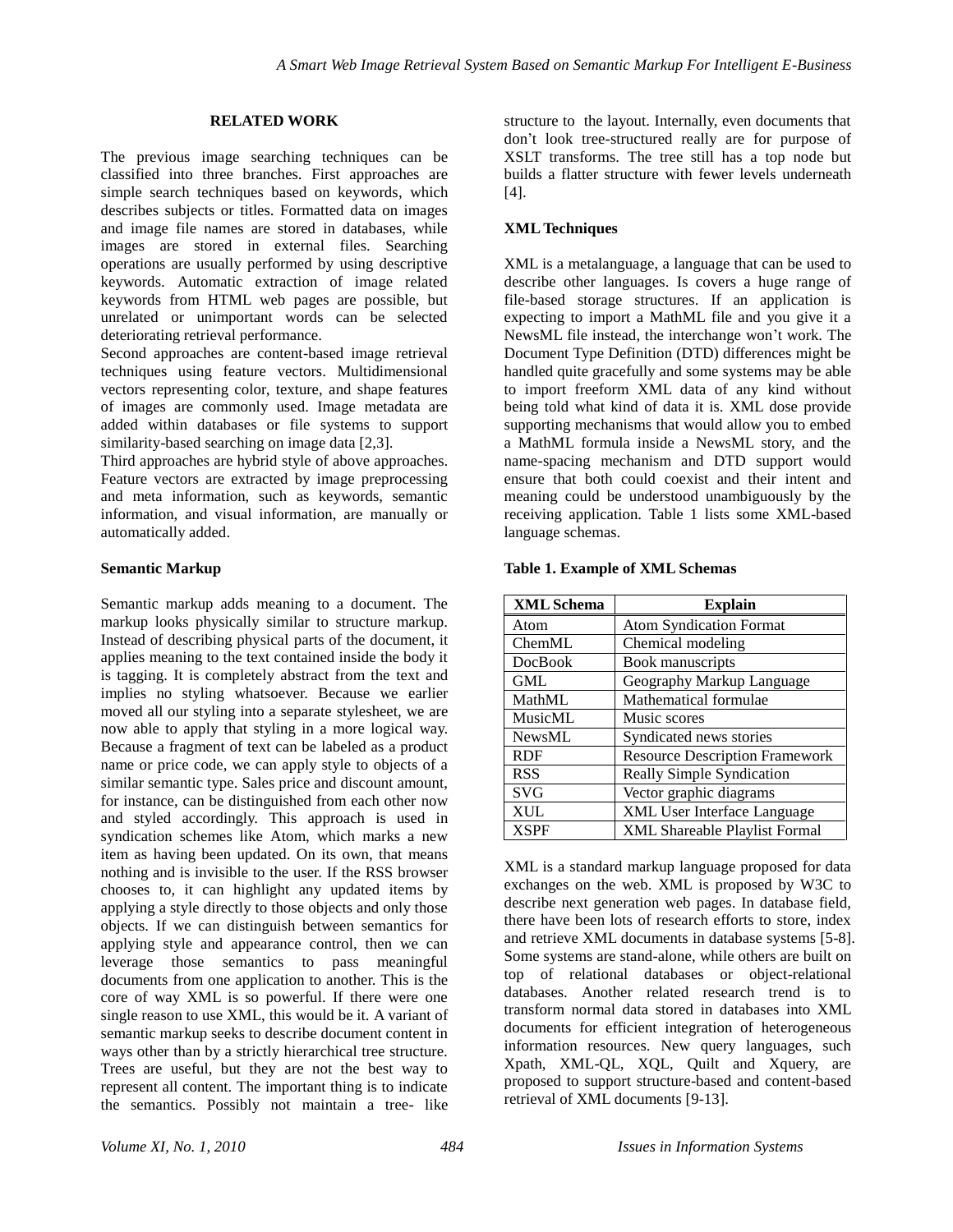One of the interesting characteristics of XML is document conversion technology. XSLT is used to transform a XML document into a document having different format [14]. Figure 1 shows a situation where XML documents are transformed into WML (Wireless Markup Language) documents by using XSLT for wireless internet users.



Figure 1. XML-based web service architecture

#### **Image Retrieval System**

Some systems support keyword only retrievals and others support content-based image retrievals. In the latter approach, image retrievals based on feature information, such as average colors, color histograms, texture patterns, and shape objects, are supported. Most of them are developed for image database applications. Representative examples are QBIC, Safe, VisualSEEK, Phontobook, WBIIS, Chabot, and Blobworld. One of the most recent research work has been done by the SIMPLIcity system which supports content-based image retrieval based on the color, texture, shape features, while increasing matching correctness by utilizing local features on regions. In the medical domain, the KMeD(Knowledge-Based Medical Databse) system utilizes semantic modeling focusing on object shapes and spatial relationships between them [15-22].

#### **SWIS ARCHITECTURE**

This paper proposes a system, called SWIS(**S**mart **W**eb **I**mage retrieval **S**ystem), that can support intelligent image retrieval by utilizing dynamic XML documents. We utilize commercial database systems as storage systems to make our system stable and cost-effective. The system architecture is shown in figure 2. Data extractors preprocess images to extract image feature (global feature) and object feature (local feature). Object features are used to provide content-based retrieval from the viewpoint of component objects contained in images. Image features, object features, semantic metadata, and other meaningful image metadata are stored in databases. Semantic markupbased queries are submitted through query interface and processed by feature analyzer to extract major features of query objects. The matched results are

transformed into HTML or WML documents according to the client platforms.



**Figure 2. System architecture of the SWIS**

The storage structures are designed by considering mapping relationships with XML documents. Our metadata structure contains global feature, local feature, semantic metadata, and major element of MPEG-7 standard. Figure 3 shows the proposed metadata schema in E-R diagram. Feature vectors for objects in images are stored in Color, Shape, Texture, and Spatial tables. Semantic information and other meaning metadata are stored in SemanticDS and Metadata InformaionDS, respectively. One or more images can share metadata of contained objects by referencing OIDs (Object IDs).



Figure 3. Metadata Schema for Web Images

## **MULTI-LAYER IMAGE METADATA MODELING**

In this section, we propose multilevel metadata structures for smart web image retrieval. Image metadata is data for image data. There are two types of basic metadata for images.

■ **registration metadata:** Image resolution(width, height), color map, compression ratio, etc are typical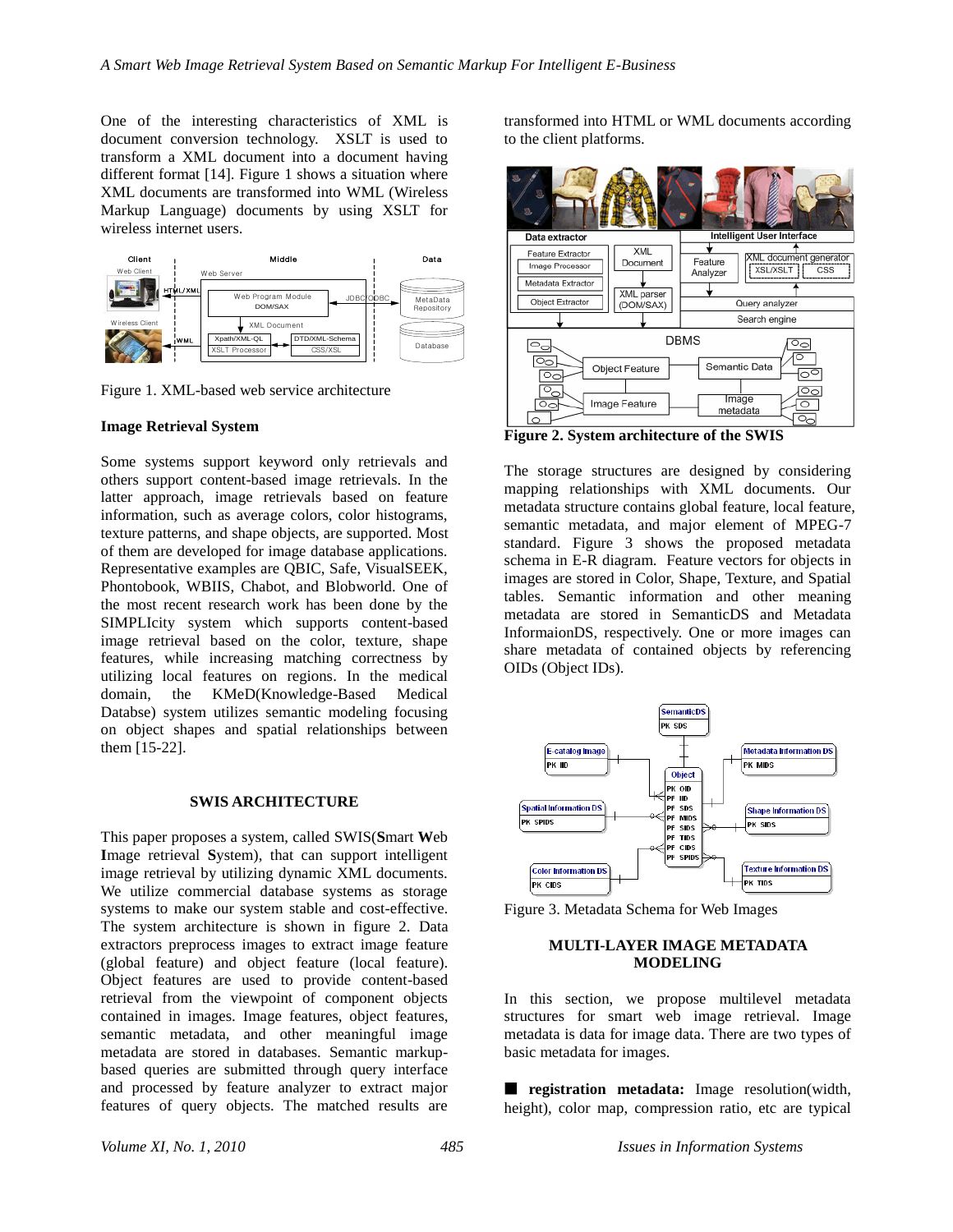examples of registration metadata. This metadata is required to display and manipulate images. In image files, this information is usually hidden within image headers.

■ **description** metadata: Image title, caption, keywords, natural language descriptions, and image file names are typical examples of descriptive metadata. This metadata is used to search images, when contentbased retrieval operations are not supported.

Registration metadata or description metadata are not enough for semantic markup-based searching. We can further define a multi-layered metadata structure on top of raw image data.

■ **global feature metadata:** Average values or multidimensional vectors representing color, texture, and shape of image are examples of global feature metadata. This metadata is heavily used in current content-based retrieval system.

■ **local feature metadata:** Average values or multidimensional vectors representing color, texture, and shape of each objects or regions belonging to a given image are examples of local feature metadata.

■ **semantic contents metadata:** Subjective feelings and knowledge"s on images, such as concepts, meaning, category, spatial relationships, or other useful interpretations are examples of semantic metadata.



Figure 4. Multi-layer Metadata Modeling

Figure 4 explains a processing model of multi-layered metadata from an image. The bottom layer shows examples of objects contained in images. Global metadata layer contains global features, such as global average color, and it also represents semantic content or knowledge content of a total image. Local metadata layer represents feature vectors of each objects belonging to a given image. Semantic content metadata layer represents semantics or knowledge content of each object.

For example, a web e-catalog image usually has multiple objects in an image. A feature vector assigned to each object plays an important role in image searching process. In addition, it can be utilized to improve the efficiency of searching process. There has been a limitation on user's satisfaction in existing search engines, because they mainly rely on global features only.

Figure 5 shows an example of a web e-catalog image containing multiple objects. The first image of figure 5 has multiple central objects "chair" and another central objects "table". The third image has central objects "necktie" and "T-shirt". The fifth image has central object "T-shirt". But, it is easily shown that each has different color. Like this situation, central objects can have different feature vectors, even though their meanings are the same. Vice versa, they can have same feature vectors, while their meanings are different.



Figure 5. Examples of web e-catalog images

# **XML Representation of Image Metadata**

The DTD structure to represent metadata of an image is shown in figure 6. This DTD structured is focused on the object viewpoint as well as the global image viewpoint.



Figure 6. DTD Structure for metadata

In this design, we also adopted major elements of MPEG-7 standard. Figure 7 shows an example of XML document to describe metadata of an image containing multiple objects.

| xml version='1.0' encoding='euc-kr' ?                                                                                                  |  |
|----------------------------------------------------------------------------------------------------------------------------------------|--|
| <images xmlns:xsi="http://www.w3.org/2001/XMLSchema-&lt;/th&gt;&lt;td&gt;&lt;/td&gt;&lt;/tr&gt;&lt;tr&gt;&lt;th&gt;instance"></images> |  |
| $\leq$ <i>mage</i> $>$                                                                                                                 |  |
| $\langle iid \rangle = i00001 \langle iid \rangle$                                                                                     |  |
| <ref> image01.jpg</ref>                                                                                                                |  |
| <subject> man shirt </subject>                                                                                                         |  |
| <category> fashion </category>                                                                                                         |  |
| <description></description>                                                                                                            |  |
|                                                                                                                                        |  |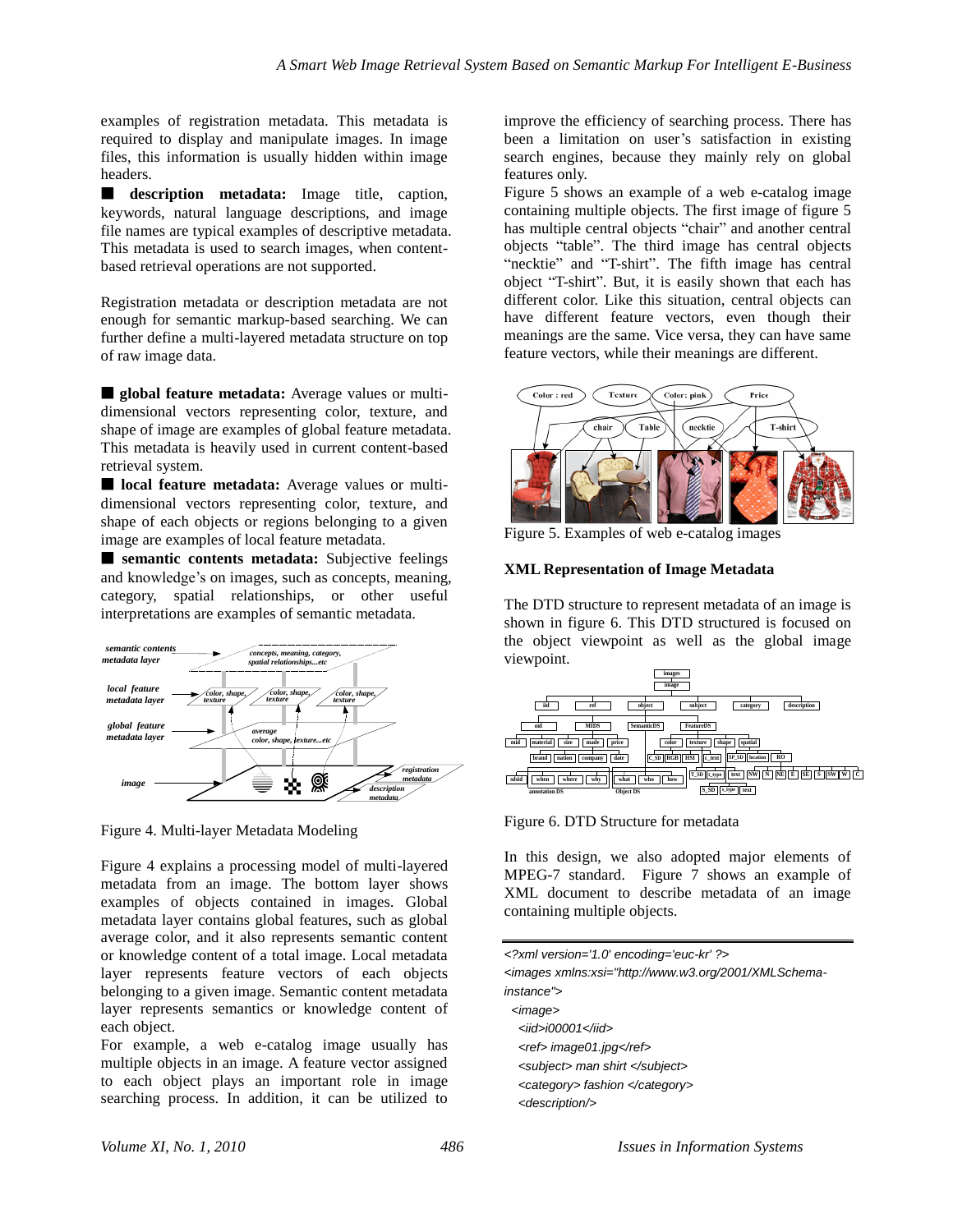```
 <object> <oid>o00001</oid>
     <MIDS>
        <mid>m0001</mid>
        <material> cotton 100% </material>
        <size> large </size>
        <made> <company> samsung </company>
                <nation> korea </nation>
                <brand>SMC</brand>
             <date> 2002-10-15</date> </made>
        <price>33,000</price>
      </MIDS>
      <semanticDS> <sdsid>sd0001</sdsid>
        <when>2002-08-28</when>
        <where/>
        <why/>
        <what> shirt</what>
        <who> man </who>
        <how/>
      </semanticDS>
      <featureDS>
        <color> <cid>c0001</cid>
          <r>255</r><g>0</g><b>0</b><h>0</h><s>0</s><i
>100</i>
           <color_SD> warm</color_SD>
          <color_text>red</color_text>
        </color>
        <texture><tid>t0001</tid>
          <texture_type>0001000000000000</texture_type>
          <texture_SD>coarse</texture_SD>
             <texture_text>stripes</texture_text>
        </texture>
        <shape><sid>s0001</sid>
          <shape_type>0100000000000000</shape_type>
          <shape_SD>simple</shape_SD>
          <shape_text>rectangle</shape_text>
        </shape>
        <spatial> <spid>sp0001</spid>
          <location>NE</location>
          <spatial_SD>enough</spatial_SD> 
          <RO> <NW/> <N/> <NE/> <E/> <SE/> <S/> <SW/> 
<W/> </RO>
        </spatial>
     </featureDS>
    </object>
  </image>
</images>
```
Figure 7. An example of XML document to describe metadata of web image

We use XML-Schema to define the form of XML documents for image metadata. We designed a XML-Schema to represent image metadata containing multiple objects. Figure 8 shows a metadata structure

of such an image from the viewpoint of elements. 'object-1' references all the elements, while 'object-2' references part of its elements. The proposed XML-Schema model allows reuse of element definition. It also allows definition of patterns or models within elements.



Figure 8. XML-Schema modeling for multiple objects

| xmlns:xsd="http://www.w3.org/2001/XMLSchema">                       |
|---------------------------------------------------------------------|
| <xsd:complextype name="imagesType"></xsd:complextype>               |
| <xsd:sequence></xsd:sequence>                                       |
| <xsd:element name="image" type="imageType"></xsd:element>           |
|                                                                     |
|                                                                     |
| <xsd:complextype name="imageType"></xsd:complextype>                |
| <xsd:sequence></xsd:sequence>                                       |
| <xsd:element name="iid" type="xsd:string"></xsd:element>            |
| <xsd:element name="ref" type="xsd:string"></xsd:element>            |
| <xsd:element name="subject" type="xsd:string"></xsd:element>        |
| <xsd:element name="category" type="xsd:string"></xsd:element>       |
| <xsd:element name="description" type="xsd:string"></xsd:element>    |
| <xsd:element name="object" type="objectType"></xsd:element>         |
|                                                                     |
|                                                                     |
| <xsd:complextype name="objectType"></xsd:complextype>               |
| <xsd:sequence></xsd:sequence>                                       |
|                                                                     |
| <xsd:element name="oid" type="xsd:string"></xsd:element>            |
| <xsd:element name="MIDS" type="MIDSType"></xsd:element>             |
| <xsd:element name="semanticDS" type="semanticDSType"></xsd:element> |
| <xsd:element name="featureDS" type="featureDSType"></xsd:element>   |
|                                                                     |
|                                                                     |
| <xsd:complextype name="MIDSType"></xsd:complextype>                 |
| <xsd:sequence></xsd:sequence>                                       |
| <xsd:element name="mid" type="xsd:string"></xsd:element>            |
| <xsd:element name="material" type="xsd:string"></xsd:element>       |
| <xsd:element name="size" type="xsd:string"></xsd:element>           |
| <xsd:element name="made" type="madeType"></xsd:element>             |
| <xsd:element name="price" type="xsd:string"></xsd:element>          |
|                                                                     |
|                                                                     |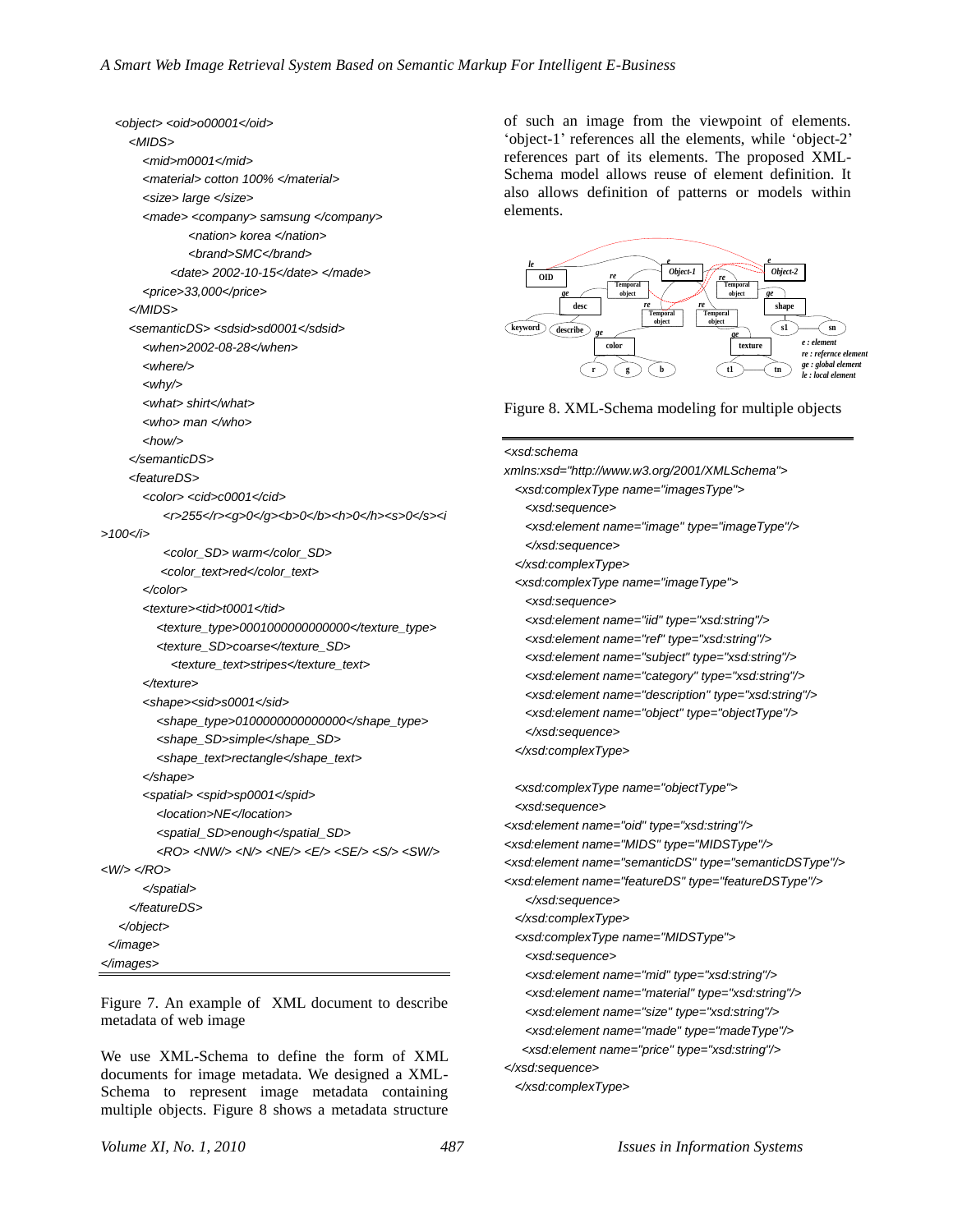```
 <xsd:complexType name="madeType"> 
    <xsd:all>
    <xsd:element name="company" type="xsd:string"/>
    <xsd:element name="nation" type="xsd:string"/>
    <xsd:element name="brand" type="xsd:string"/>
    <xsd:element name="date" type="xsd:string"/> 
</xsd:all>
  </xsd:complexType> 
…….
<xsd:simpleType name="bitType">
   <xsd:restriction base="xsd:string">
```
*<xsd:length value="16"/> <xsd:pattern value="[0,1]\*"/> </xsd:restriction> </xsd:simpleType> <xsd:complexType name="spatialType"> <xsd:all> <xsd:element name="spid" type="xsd:string"/> <xsd:element name="location" type="xsd:string"/> <xsd:element name="spatial\_SD" type="xsd:string"/> <xsd:element name="RO" type="ROType"/> </xsd:all> </xsd:complexType> <xsd:complexType name="ROType"> <xsd:sequence> <xsd:element name="NW" type="xsd:string"/> <xsd:element name="N" type="xsd:string"/> <xsd:element name="NE" type="xsd:string"/> <xsd:element name="E" type="xsd:string"/> <xsd:element name="SE" type="xsd:string"/> <xsd:element name="S" type="xsd:string"/> <xsd:element name="SW" type="xsd:string"/> <xsd:element name="W" type="xsd:string"/> </xsd:sequence>*

# *</xsd:complexType>*

 *<xsd:element name="images" type="imagesType" /> </xsd:schema>*

Figure 9. An example of XML-Schema

Figure 9 shows a document about XML-Schema in figure 8. In this way, XML-Schema documents verify effectiveness XML documents for multi-object images. Figure 10 shows the section, which defines image metadata information in an XML-Schema document. It also explains a mapping scheme of image metadata part in XML-Schema document into relational databases. A user define type called "madeType" is used in order to define a child of an element in an XML-Schema document. Definition of such parent elements and child elements are mapped to table

## schemes in relational databases.



Figure 10. Mapping XML schema to RDB tables

#### **PROTOTYPE IMPLEMENTATION**

In this section, we describe implementation aspects of intelligent image retrieval system proposed in this paper. The prototype system is implemented on the Windows XP with MS-SQL SERVER 2005. Web client platform is Microsoft Internet Explorer 7.0 and Openwave SDK 5.1 by Openwave. We used languages, such as DOM(Document Object Model), JAVA and JSP(Java Server Page) based on SAX(Simple API for XML). Web server is IIS virtual directory server that is supported by SQL server.

#### **Storing XML Documents in RDB System**

XML document can be used to provide the platform transparency hiding the difference between systems. The proposed system provides such transparency. We keep XML documents in disk databases. Data extraction procedure from XML documents is explained in Figure 11.



Figure 11. Process to store XML documents

*Volume XI, No. 1, 2010 488 Issues in Information Systems*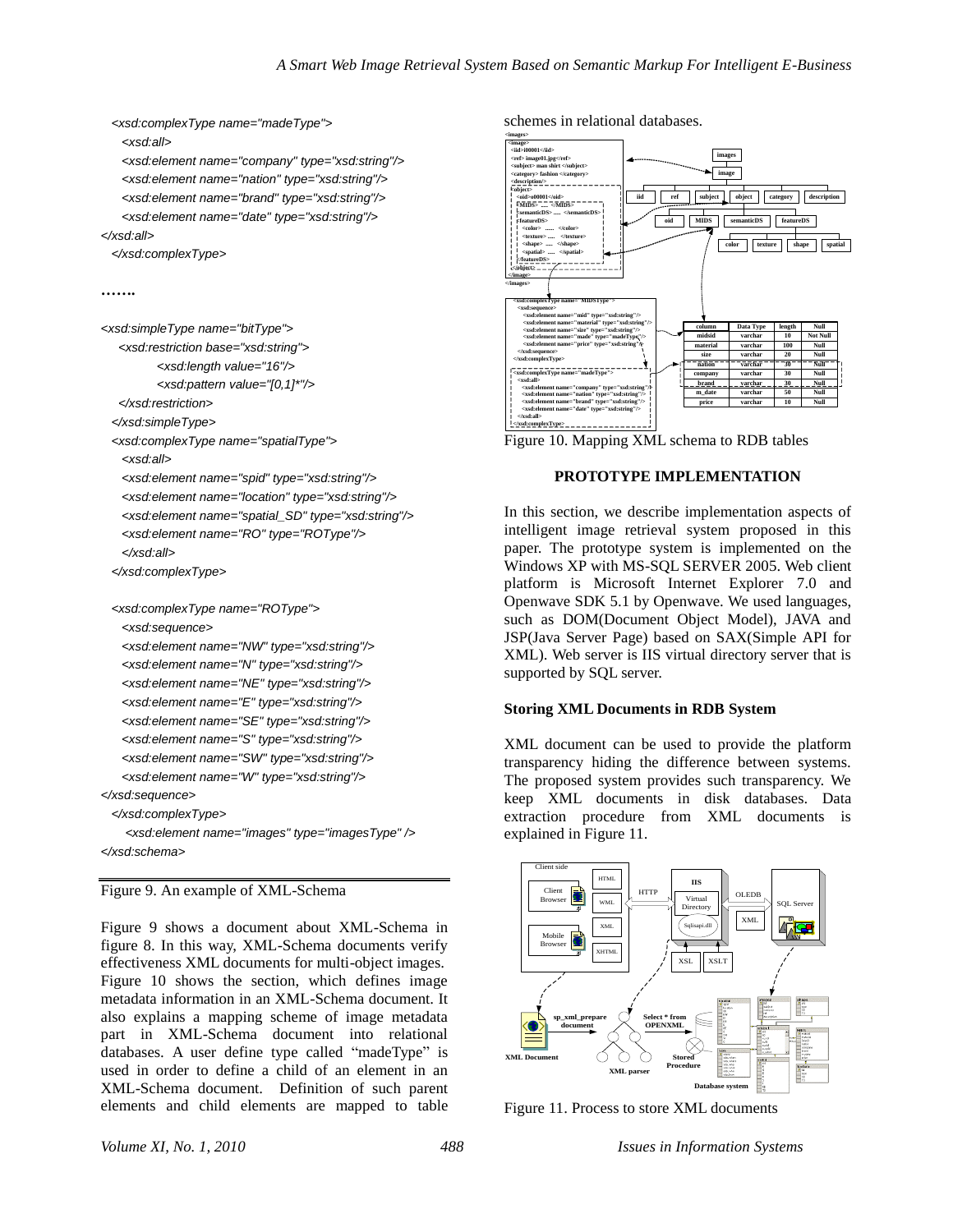To store data, XML documents are parsed and node structure of XML documents is mapped into tree structure before OpenXML function is called. The stored procedure *sp\_xml\_preparedocument* validates effectiveness of XML document. After validation, node tree handle, that can extract data from attribute and element, is returned by this stored procedure. After node tree creation is finalized, data is stored in the table to return low set data of XML document.

Figure 12 explains the procedure to store portion of XML document describing image metadata into database tables.

*CREATE PROCEDURE INSERTXMLDOC AS DECLARE @xmlDATA VARCHAR(2000)* 

*SET @xmlDATA = ' XML Document Structure*

*DECLARE @iTree INTEGER* 

*'* 

*EXEC sp\_xml\_preparedocument @iTree OUTPUT, @xmlDATA* 

*INSERT images (Attributes) SELECT DB Schema FROM OPENXML(@iTree, 'images/image', 1) WITH ( XML Tags)*

Figure 12. Procedure to store XML documents

By applying XSL stylesheet into XML data, we can transmit retrieved data in different forms, such as WML documents, to web browser-based clients, such as mobile phones using WAP. Before web browser accesses web server, a HTTP header, which contains the required pages, the machine type used by current web user and various information about web browser, is sent to the web server. A HTTP header in HTTP request packet also contains information on user IP, OS, type of browser, type of document that can be processed in web browser and cookie used by login information. We can submit the retrieval results to the mobile device after translating them by using XSLT. For this process, HTTP header information is used to identify the type of connected machine. GetHeader method of request object is used to search the header information and *"ACCEPT"* attribute is used to identify the type of connected machine. To identify connected browser, *"USER-AGENT"* attribute is used. Figure 13 shows how image searching is done using XSLT transform process.



Figure 13. An example of image searching in SWIS

## **CONCLUSIONS**

XML related technologies are evolving rapidly in internet environments. Many application systems that utilize merits of XML technologies are recently developed. However, there have been little efforts in adopting XML techniques to realize information retrieval and efficient exchange of multimedia data.

In this paper, we presented an intelligent image retrieval system, which adopts XML technology. To support object-based content retrieval on product catalog images containing multiple objects, we described a multi-level metadata structures which represent the local features, global features, and semantics of image data. To enable semantic-based and content-based retrieval on such image data, we designed a XML-Schema for the proposed metadata and showed how to represent such metadata using XML documents. We also described how to automatically transform the retrieval results into the forms suitable for the various user environments, such as web browser or mobile browser, using XSLT. The proposed scheme can be easily implemented on any commercial platforms supporting XML technology. We are planning to develop an automatic conversion

module of multimedia data such as image or video, according to the client platform of end users. There should be further researches to improve user's satisfaction by developing various contents transformation XSLT.

## **ACKNOWLEDGE**

This work was supported by the Korean Government IT R&D program of MKE/KEIT. [10035166, Development of Intelligent Tutoring System for Nursing Creative HR]